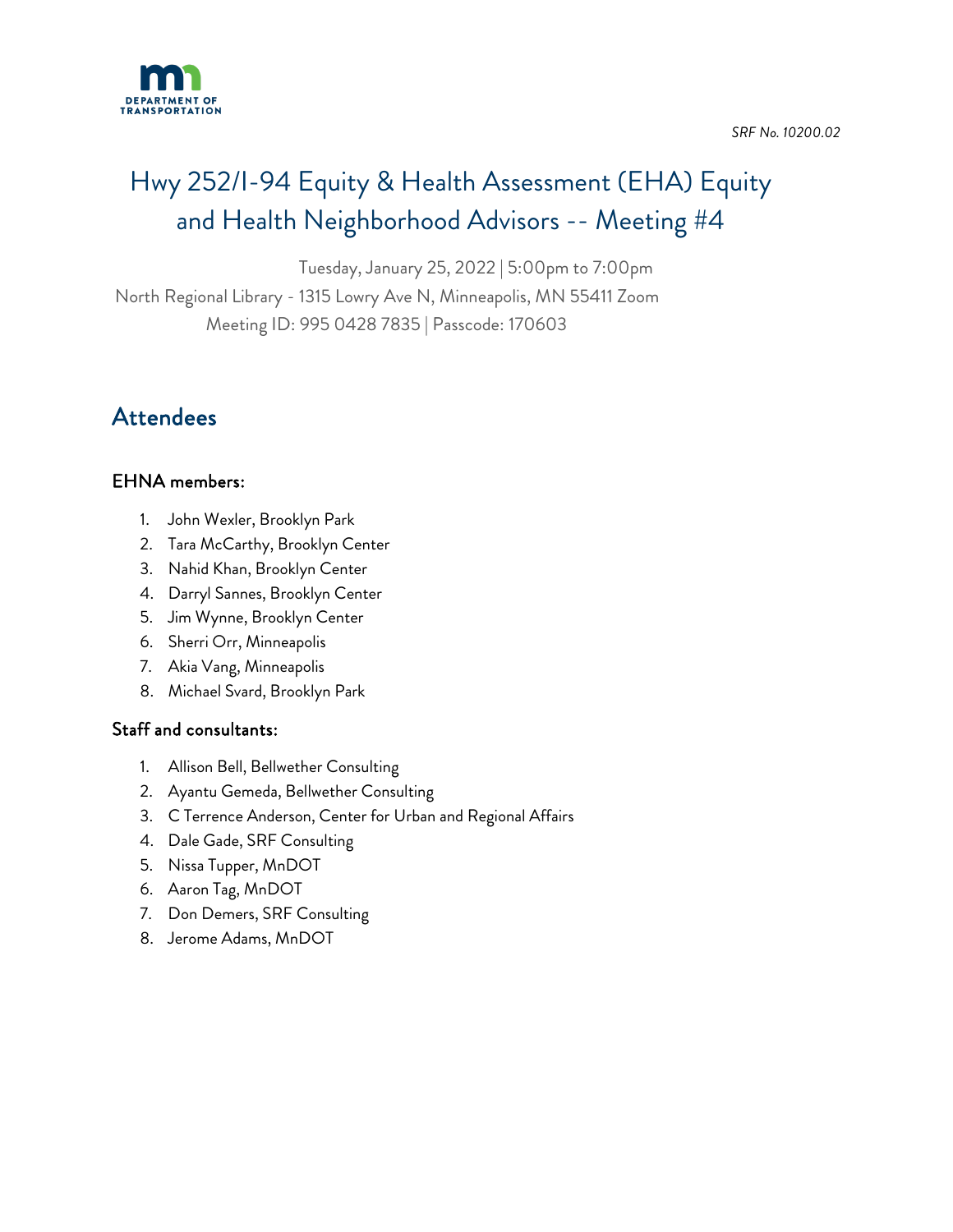

## Notes

### 1. Get started - C Terrence Anderson

C Terrance Anderson welcomed EHNA members back after a pause in meetings over the holidays and to recalibrate the EHA process. During the pause, he met with a few EHNA members during 1 on 1s to discuss any questions or comments they had. That information will be summarized and shared when all meetings are complete.

### 2. Targeted Engagement of Historically Marginalized Communities - Dale Gade

Dale Gade presented a PowerPoint presentation (see attached) about the proposed community engagement plan.

- Equity has not been considered in transportation traditionally
- SDD Public comment period June/July 2022
- EHA and SDD are separate processes, meeting at the SDD public comment period
- Complete Memo 1 by Feb  $18<sup>th</sup>$
- Once Memo 1 is complete, do engagement for:
	- Validation
	- Missing data
	- Priority of the data
- EHA is something new. We have to understand the priorities and that we're incorporating that feedback.

#### Discussion:

- MnDOT is committed to listening to the feedback. Is MnDOT also committed to making changes to the SDD based on it? Staff need to see the recommendations in order to understand changes, but know we are committed to this process action. The project needs to benefit North Minneapolis, Brooklyn Center and Brooklyn Park. We also have to look at what happens on local roads in addition to the highway and interstate. This is a big project.
- How does the EHA connect to the project? If there's not a feedback loop, then how do they connect? The EHA and SDD are independent processes that meet at the SDD public comment period. The EHNA is supporting working to identify health and equity priorities and will assess the project alternatives against these priorities. This will be document and provided to MnDOT as public input during the public comment period.